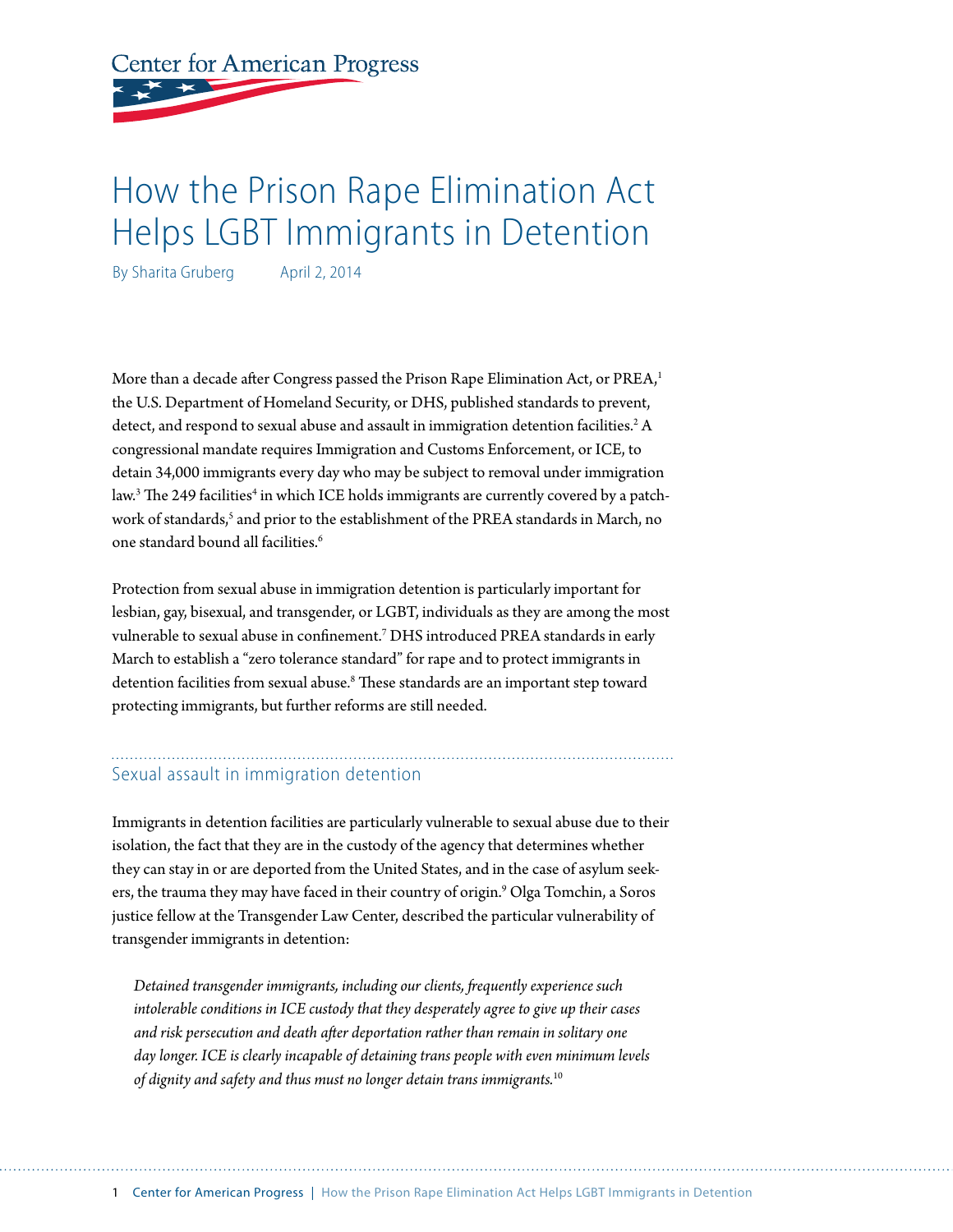Prior to DHS's creation of PREA standards, investigations into sexual abuse in immigration detention from both the government and from outside organizations have found high incidence of abuse, as well as inadequate reporting and investigation mechanisms.

The American Civil Liberties Union found that 200 allegations of sexual abuse in immigration detention facilities have been reported to government officials since 2007.<sup>11</sup> A recent report from the Government Accountability Office, or GAO, on sexual abuse in immigration detention found 215 allegations of sexual assault between 2010 and 2012.<sup>12</sup> It also indicated that reports of sexual assault in immigration detention facilities were not properly investigated, with only 7 percent of them substantiated.

The National Immigrant Justice Center filed a mass civil rights complaint with DHS in 2011 that reported incidents of sexual assaults against LGBT immigrants in detention facilities, including the sexual assault of one individual by a guard while she was in solitary confinement. She was assaulted again in the same facility three months after she was granted withholding of removal, which allows her to temporarily remain in the country without risk of deportation.<sup>13</sup> A Freedom of Information Act request conducted by the Center for American Progress revealed nearly 200 reports of abuse against LGBT immigrants in detention since 2008, including numerous reports of sexual assault and sexual harassment.<sup>14</sup>

### The Prison Rape Elimination Act

In response to the disturbing rate of sexual assault in detention, Congress unanimously<sup>15</sup> passed the Prison Rape Elimination Act<sup>16</sup> in 2003. The law's purpose was to "provide for the analysis of the incidence and effects of prison rape in Federal, State, and local institutions and to provide information, resources, recommendations, and funding to protect individuals from prison rape."17 PREA created the National Prison Rape Elimination Commission to draft national standards, which were published in June 2009, to prevent, detect, and punish prison rape.<sup>18</sup> In its report on sexual abuse in confinement, the commission found high rates of sexual abuse in prisons and significantly higher rates of sexual abuse against gay prisoners than against heterosexual prisoners, highlighting the particular vulnerabilities immigrants had to sexual assault in immigration detention facilities.<sup>19</sup> In 2012,<sup>20</sup> the U.S. Department of Justice, or DOJ, took the commission's draft standards and published a final rule to prevent, detect, and respond to prison rape.<sup>21</sup>

Importantly, the commission's draft standards were not limited to confinement facilities under DOJ's jurisdiction.<sup>22</sup> In his May 17, 2012, memorandum, "Implementing the Prison Rape Elimination Act," President Barack Obama clarified that in addition to the DOJ, all federal confinement facilities must work with the attorney general to create rules to prevent, detect, and respond to sexual abuse in confinement facilities.<sup>23</sup> As a result of this memorandum and direction in the Violence Against Women Reauthorization Act of 2013, DHS was required to publish a final rule that adopted national standards for the detection, prevention, reduction, and punishment of sexual abuse in immigration detention facilities.<sup>24</sup>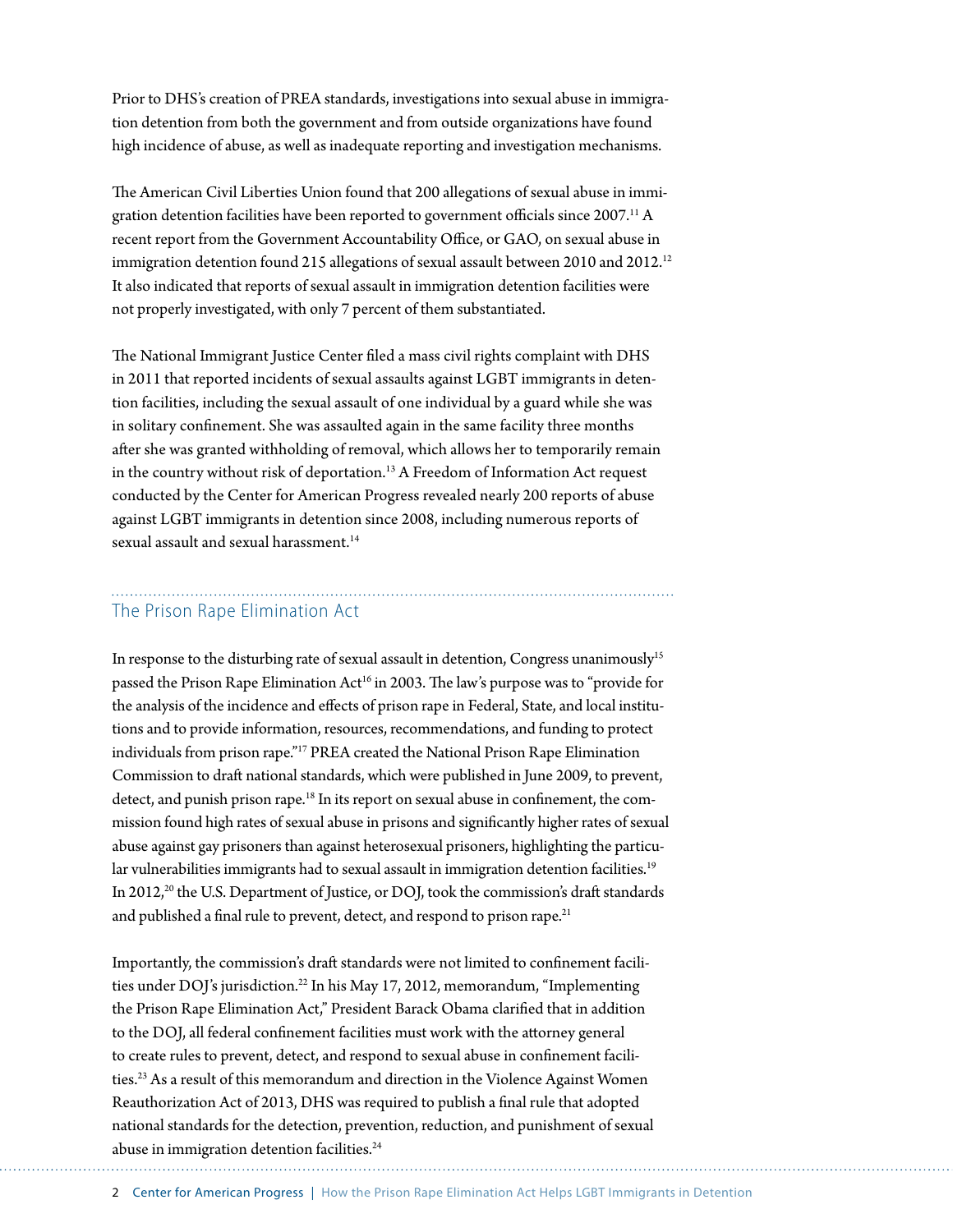### U.S. Department of Homeland Security's PREA standards

On December 6, 2012, DHS opened its proposed PREA standards for public comment.<sup>25</sup> In response, a coalition of LGBT organizations submitted comments on "protecting lesbian, gay, bisexual, transgender, intersex, and gender nonconforming people from sexual abuse and harassment in immigration detention."26 On March 7, 2014, 15 months after issuing the draft standards, DHS published its final standards.<sup>27</sup> The final standards include many important protections for LGBT immigrants in detention facilities that will apply to immigrants in DHS-owned facilities and to ICE headquarters within 60 days of publication. However, it is unclear when, if ever, they will apply to contract facilities run by private companies—such as the Corrections Corporation of America and the GEO Group, Inc.—as well as to the bed space rented from local or county facilities, which house the majority of immigrants in DHS custody.<sup>28</sup> ICE houses immigrants in eight ICE-owned facilities and seven detention facilities it contracts with private companies; 52 percent of the annual detainee population is housed in space contracted with state and local government facilities.<sup>29</sup> The standards require that any "new contracts, contract renewals or substantive contract modifications" comply with these standards, but unfortunately, most of DHS's contracts have autorenewals or will not be up for renewal for decades.30 In other words, many immigrants in DHS custody are housed in facilities that will never be required to comply with the PREA standards. Despite these limitations, the standards include some important protections, detailed in the following sections, and they should be enforced in all facilities that DHS uses to detain immigrants.

#### Zero-tolerance policy for sexual abuse

The PREA standards require DHS to have a written zero-tolerance policy toward all forms of sexual abuse, and each facility the standards cover is required to have a written policy mandating zero tolerance and an outline of the facility's approach to preventing, detecting, and responding to inappropriate conduct. Coordination of reporting requirements is a critical component of addressing sexual assault in immigration detention facilities, since the GAO's review found that 40 percent of allegations were never reported to ICE headquarters by ICE field offices.<sup>31</sup> While written policies and procedures are an important first step, it is more important that the policies are strictly adhered to and that facilities actually practice zero tolerance.

For LGBT immigrants in particular, an important standard is the one that includes voyeurism by a staff member, contractor, or volunteer as a form of sexual abuse. The prohibition of voyeurism protects immigrants in detention from inappropriate visual surveillance, such as requiring detainees to expose their buttocks, genitals, or breasts for reasons unrelated to official duties. DHS's inclusion of voyeurism in the definition of sexual abuse was an important change made to the draft policy in order to capture the full scope of prohibited behavior.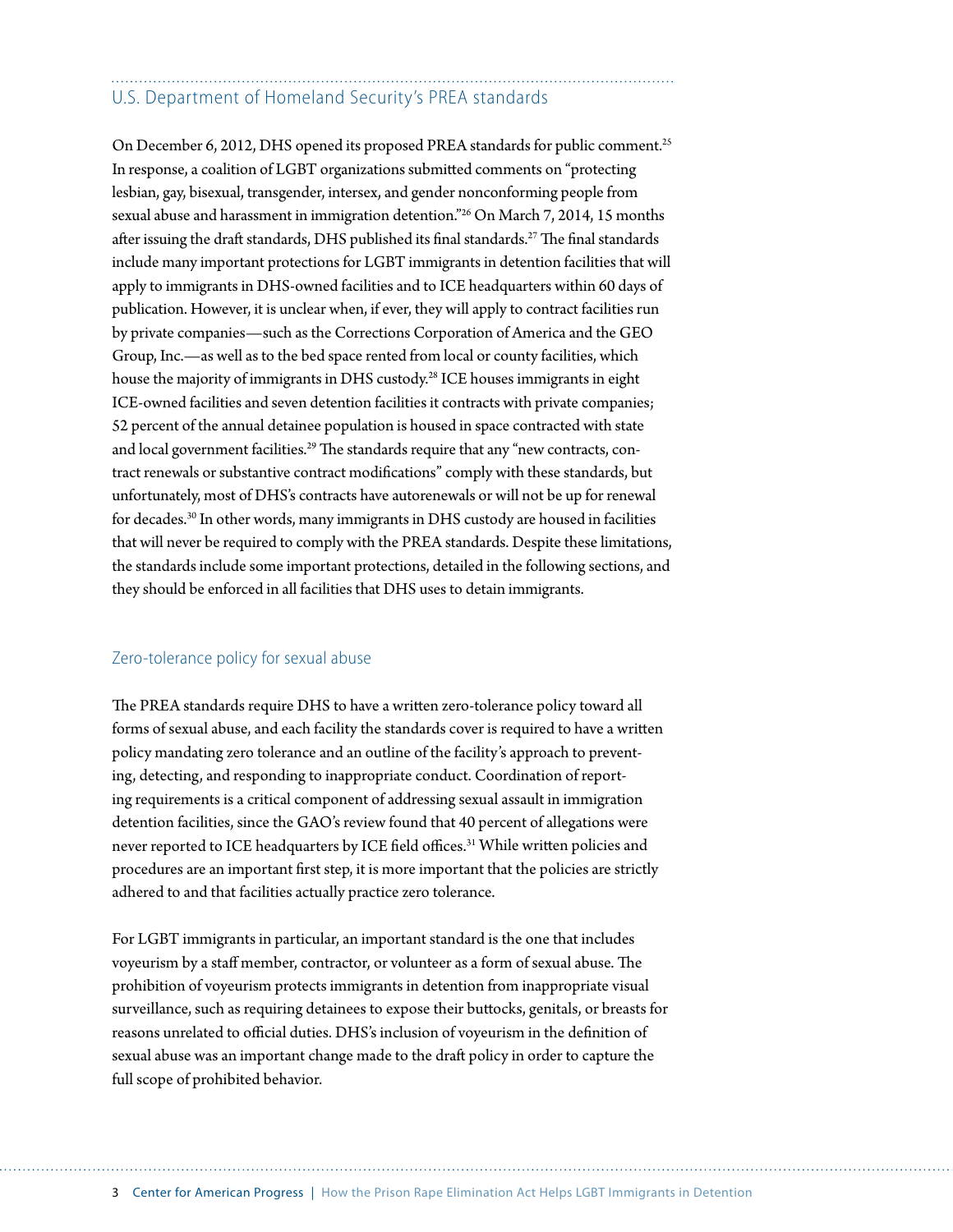#### Safe placement standards

The standards prohibit making placement decisions for transgender immigrants solely based on identity documents or physical anatomy. Under PREA, facility placement decisions will be made by considering a variety of factors, including individuals' gender self-identification, health, safety needs, and the advice of a medical or mental health practitioner. For transgender women, who are frequently housed among men simply because of their assigned sex at birth, this standard is an important safeguard.<sup>32</sup> Without it, they are 13 times more likely to be at risk of sexual assault.<sup>33</sup> Additional risks transgender women face when placed in male facilities include being required to shower with men,<sup>34</sup> being forced to strip naked in front of men, and being subjected to harassment by guards because of their transgender identity.<sup>35</sup> When placement in a detention facility is unavoidable, transgender immigrants should be placed in facilities based on their personal gender identification. This standard moves toward meeting this goal by taking self-identification into consideration, rather than solely relying on assigned sex at birth. However, it falls short of fully relying on self-identification in placement decisions.

Another PREA standard that considers the particular vulnerability of LGBT immigrants in detention facilities is the one that includes an immigrant's LGBT status in risk assessments. DHS uses a Risk Classification Assessment, or RCA, to evaluate potential vulnerabilities of apprehended individuals, and the assessment determines whether detention, custody under alternatives to detention, or supervised release is preferable.<sup>36</sup> This standard illustrates DHS's recognition that LGBT immigrants are at heightened risk of sexual abuse in immigration detention facilities. Unfortunately, perceived LGBT status is not included in the risk assessment. Immigrants who are perceived as being LGBT are at as much risk of being targeted for abuse as those who identify as LGBT.<sup>37</sup>

Furthermore, commenters expressed concern<sup>38</sup> that since vulnerable groups such as LGBT people are disproportionately at risk of sexual abuse in detention,<sup>39</sup> they should only be detained in extraordinary circumstances and should be placed in alternatives to detention—ranging from community-monitoring programs to monitoring through ankle bracelets—whenever possible. Unfortunately, Congress's bed quota has limited DHS's discretion in deciding whether vulnerable immigrants should be placed in alternatives to detention rather than in detention facilities.<sup>40</sup> DHS Secretary Jeh Johnson's recent testimony before Congress, in which he said he sees the 34,000-bed requirement as meaning that we should maintain the capability to detain 34,000 individuals but not that those individuals necessarily have to be detained, indicates an encouraging shift toward placement decisions based on RCAs rather than on arbitrary quotas.<sup>41</sup>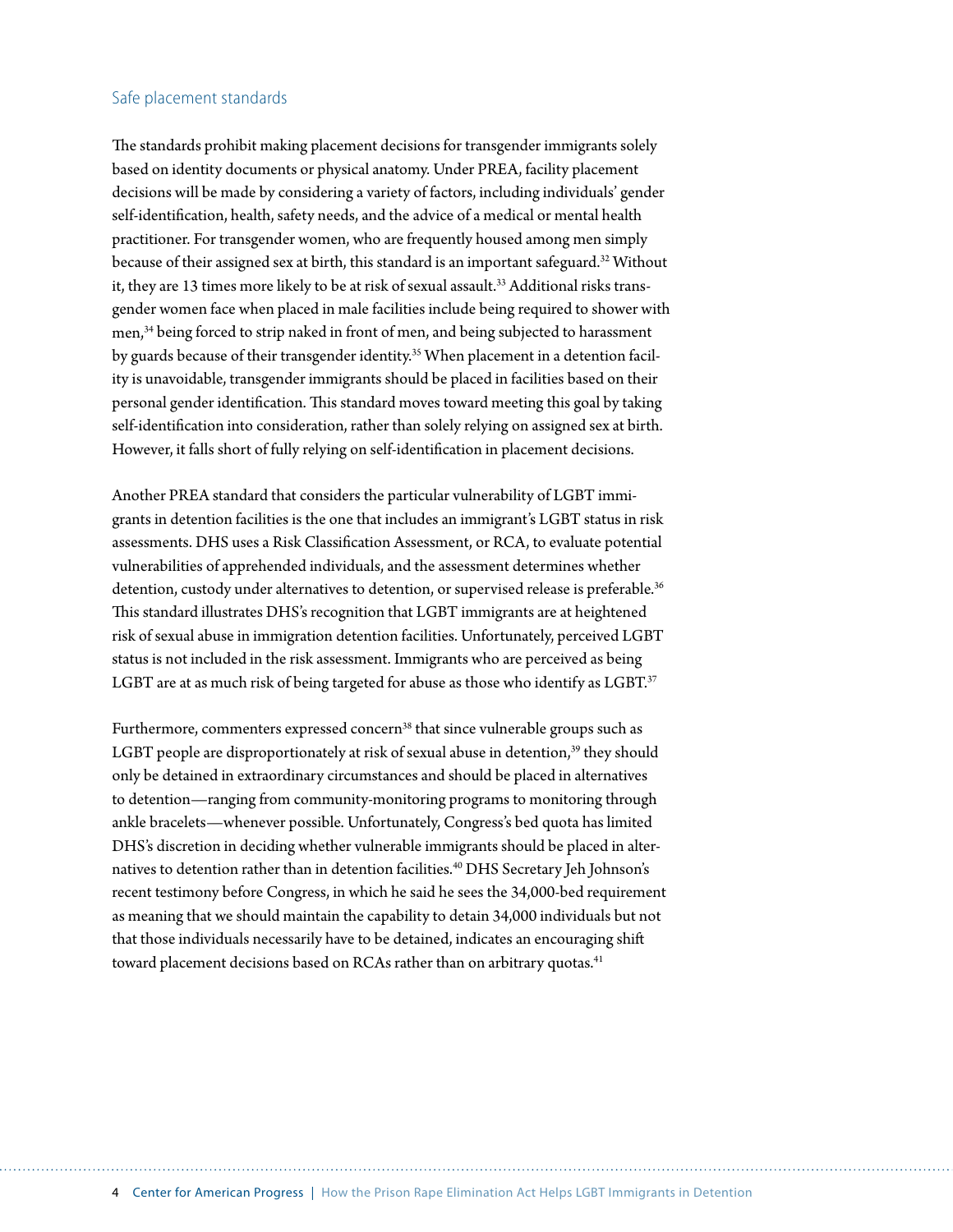#### Standards on training and searches

Cross-gender pat-down searches are prohibited for women except in exigent circumstances, and cross-gender strip searches and visual body cavity searches are prohibited for both men and women except in exigent circumstances. This standard aims to protect immigrants from inappropriate physical contact from guards. In consideration of the particular forms of sexual abuse that transgender people in detention face—described in the previous section—searching or physically examining a detainee for the sole purpose of determining the detainee's gender is prohibited. This standard prioritizes gender selfidentification and protects the dignity of transgender immigrants.

In addition to search protections, the standards include provisions that require staff to be trained on appropriate ways to interact with LGBT people, which, until the PREA standards were applied, was not required in immigration detention facilities. Law enforcement staff must be trained on how to appropriately conduct pat-down searches of transgender detainees, and employees, contractors, and volunteers must be trained on how to communicate effectively and professionally with LGBT detainees.

#### Reporting requirements

The inclusion of reporting requirements in the standards seeks to remedy the reporting failures found in the GAO report and also provides much-needed data on incidents of sexual abuse in detention.<sup>42</sup> Under the standards, incident reviews must be completed within 30 days of an investigation and include whether the incident was motivated by sexual orientation or gender identity. There is currently no public data on the number of LGBT immigrants in immigration detention facilities or the risks they face. The only information comes from Freedom of Information Act requests and interviews with attorneys. The PREA standards will provide important data and help shed light on the treatment of LGBT immigrants in detention facilities.

ICE has used solitary confinement to protect LGBT immigrants from abuse in detention.<sup>43</sup> Rather than protecting LGBT immigrants, research has shown that solitary confinement leads to "hyperresponsivity to external stimuli," paranoia, psychosis, and self-harm and that after "15 days … some of the harmful psychological effects of solitary confinement may become irreversible."<sup>44</sup> In response to a *New York Times* article<sup>45</sup> that found 300 immigrants are held in isolation every day—many for 23 hours—DHS issued a new directive on the use of solitary confinement that created oversight and reporting requirements for the practice.<sup>46</sup> Under the PREA standards, facilities must now notify a regional ICE supervisor no later than 72 hours after initial placement into administrative segregation when the placement was made on the basis of vulnerability to sexual abuse or assault, and they are required to review the placement to determine whether less-restrictive alternatives exist. Unfortunately, the standards are not as robust as DHS's directive, which explicitly prohibits the use of solitary confinement solely based on an individual's sexual orientation or gender identity.

5 Center for American Progress | How the Prison Rape Elimination Act Helps LGBT Immigrants in Detention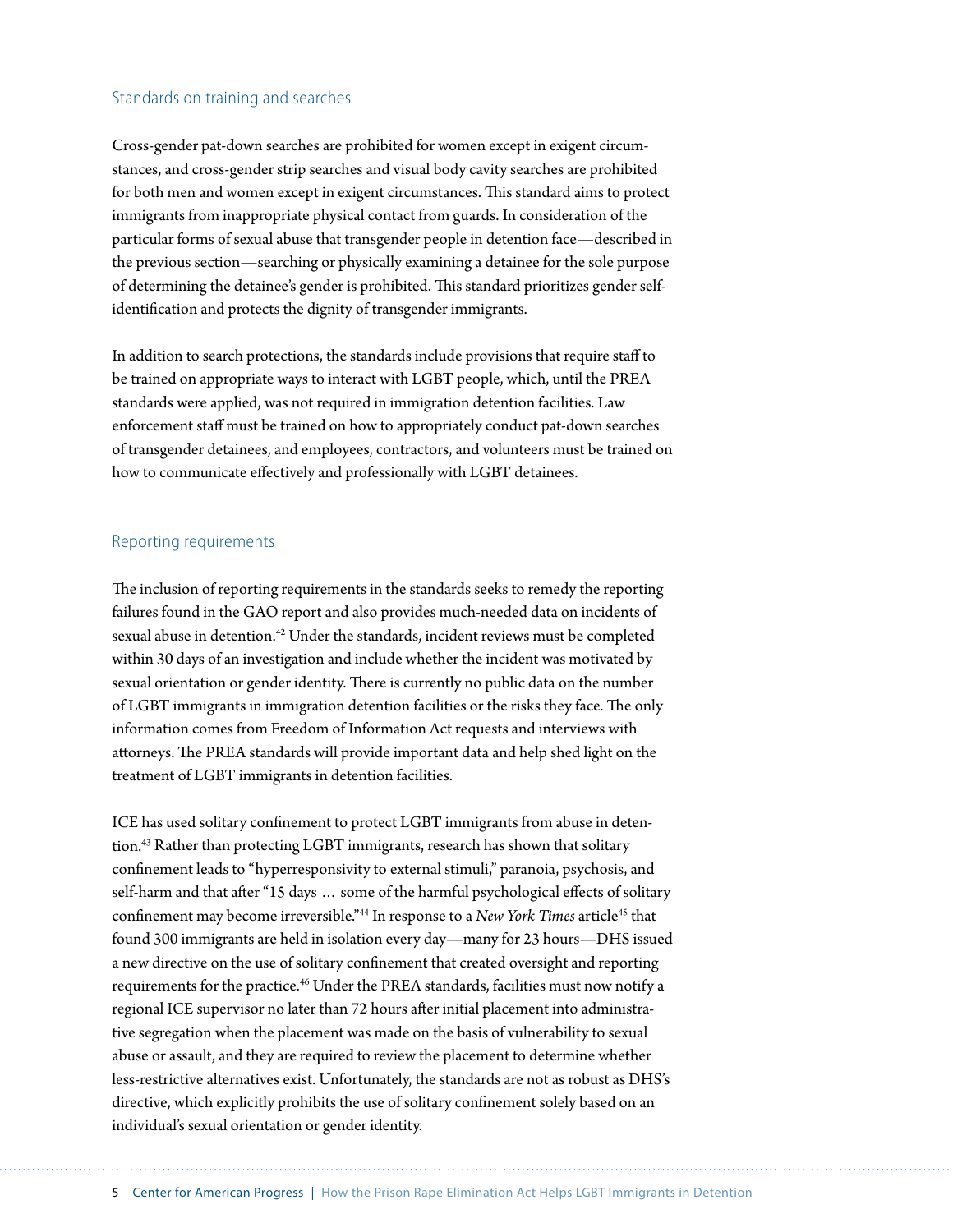One of the most important new reporting requirements is the one that states that every three years an external audit must be conducted to ensure compliance with the standards. This measure ensures that not only DHS but also an independent third party assesses immigration detention facilities; no other detention standard is audited externally to ensure compliance. And until the standards govern all contract facilities, many facilities that detain immigrants will not be subject to an external audit.

## Conclusion

While DHS's Prison Rape Elimination Act standards are a long-awaited and overall positive step forward to improve conditions for detained LGBT immigrants, standards are only as effective as their implementation. It remains to be seen how effective these standards will be, especially since we do not know when or if the standards will apply to contract facilities. Furthermore, while the PREA standards are a good first step, additional measures are still needed to protect LGBT immigrants in DHS custody from sexual abuse. In order to effectively protect these individuals, they should be released or placed in alternatives to detention whenever possible. Detention should be limited to circumstances in which it is mandatory under the law, not circumstances in which facilities want to fulfill congressional quotas.

*Sharita Gruberg is a Policy Analyst for LGBT Progress at the Center for American Progress.*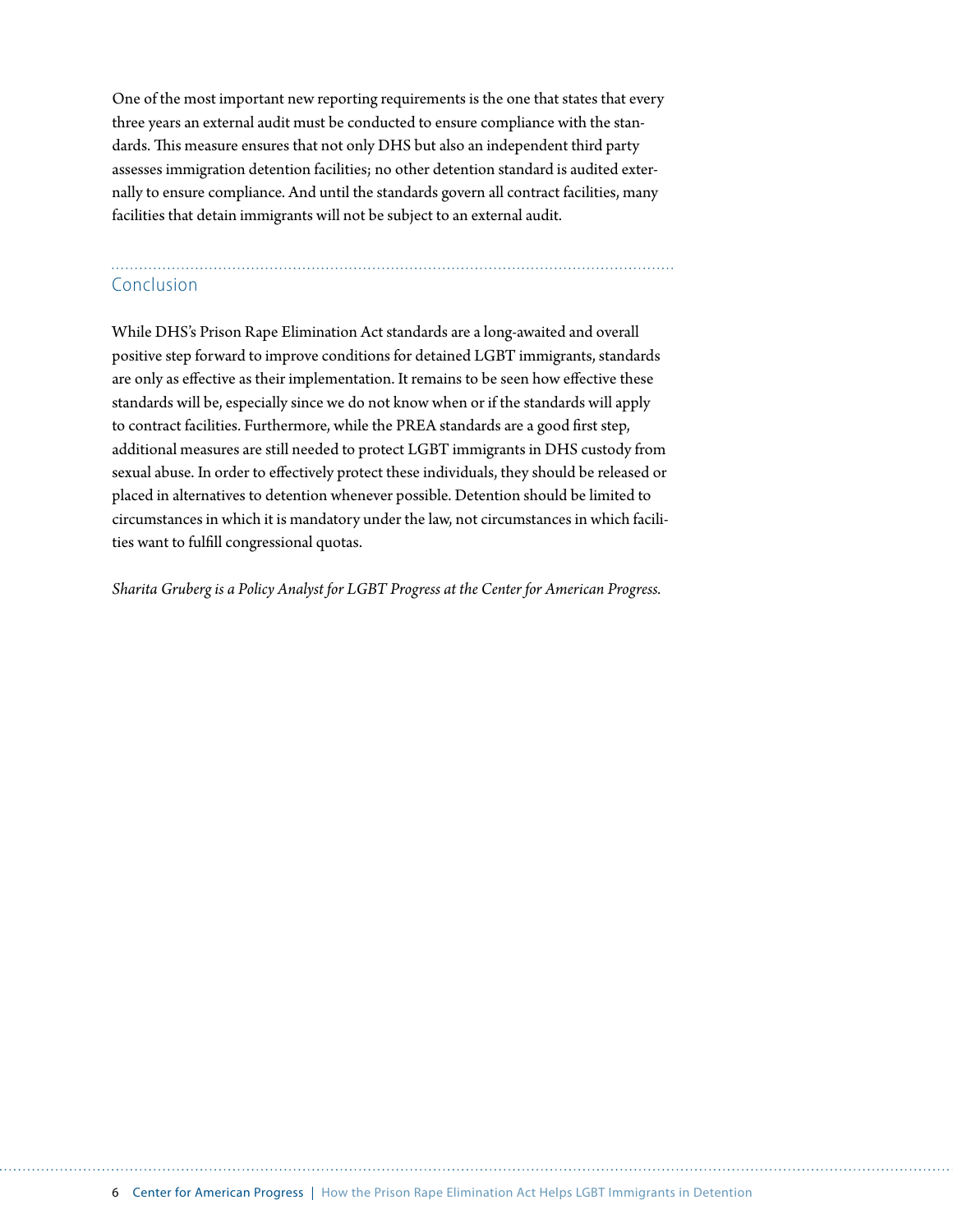#### Endnotes

- 1 National PREA Resource Center, "Prison Rape Elimination Act," available at [http://www.prearesourcecenter.org/about/](http://www.prearesourcecenter.org/about/prison-rape-elimination-act-prea) [prison-rape-elimination-act-prea](http://www.prearesourcecenter.org/about/prison-rape-elimination-act-prea) (last accessed March  $2014$ ).
- 2 *Federal Register*, "Standards to Prevent, Detect, and Respond to Sexual Abuse and Assault in Confinement Facilities," available at [https://www.federalregister.gov/](https://www.federalregister.gov/articles/2014/03/07/2014-04675/standards-to-prevent-detect-and-respond-to-sexual-abuse-and-assault-in-confinement-facilities) [articles/2014/03/07/2014-04675/standards-to-prevent](https://www.federalregister.gov/articles/2014/03/07/2014-04675/standards-to-prevent-detect-and-respond-to-sexual-abuse-and-assault-in-confinement-facilities)[detect-and-respond-to-sexual-abuse-and-assault-in-con](https://www.federalregister.gov/articles/2014/03/07/2014-04675/standards-to-prevent-detect-and-respond-to-sexual-abuse-and-assault-in-confinement-facilities)[finement-facilities](https://www.federalregister.gov/articles/2014/03/07/2014-04675/standards-to-prevent-detect-and-respond-to-sexual-abuse-and-assault-in-confinement-facilities) (last accessed March 2014).
- 3 Ted Robbins, "Little-Known Immigration Mandate Keeps Detention Beds Full," National Public Radio, November 19, 2013, available at [http://www.npr.](http://www.npr.org/2013/11/19/245968601/little-known-immigration-mandate-keeps-detention-beds-full) [org/2013/11/19/245968601/little-known-immigration](http://www.npr.org/2013/11/19/245968601/little-known-immigration-mandate-keeps-detention-beds-full)[mandate-keeps-detention-beds-full.](http://www.npr.org/2013/11/19/245968601/little-known-immigration-mandate-keeps-detention-beds-full)
- 4 *Federal Register*, "Standards to Prevent, Detect, and Respond to Sexual Abuse and Assault in Confinement Facilities.
- 5 U.S. Department of Homeland Security, "Fact Sheet: ICE Detention Standards," February 24, 2012, available at [http://](http://www.ice.gov/news/library/factsheets/facilities-pbnds.htm) [www.ice.gov/news/library/factsheets/facilities-pbnds.htm.](http://www.ice.gov/news/library/factsheets/facilities-pbnds.htm)
- 6 Brittney Nystrom, "Statement for the Record on Immigration Detention Reform," National Immigration Forum, March 28, 2012, available at [http://immigrationforum.org/blog/dis](http://immigrationforum.org/blog/display/statement-for-the-record-on-immigration-detention-reform)[play/statement-for-the-record-on-immigration-detention](http://immigrationforum.org/blog/display/statement-for-the-record-on-immigration-detention-reform)[reform](http://immigrationforum.org/blog/display/statement-for-the-record-on-immigration-detention-reform).
- 7 Sharita Gruberg, "Dignity Denied: LGBT Immigrants in U.S. Immigration Detention" (Washington: Center for American Progress, 2013), available at [http://www.americanprogress.](http://www.americanprogress.org/wp-content/uploads/2013/11/ImmigrationEnforcement.pdf) [org/wp-content/uploads/2013/11/ImmigrationEnforce](http://www.americanprogress.org/wp-content/uploads/2013/11/ImmigrationEnforcement.pdf)[ment.pdf.](http://www.americanprogress.org/wp-content/uploads/2013/11/ImmigrationEnforcement.pdf)
- 8 *Federal Register*, "Standards to Prevent, Detect, and Respond to Sexual Abuse and Assault in Confinement Facilities."
- 9 National Prison Rape Elimination Commission, "National Prison Rape Elimination Commission Report" (2009), available at [https://www.ncjrs.gov/pdffiles1/226680.pdf.](https://www.ncjrs.gov/pdffiles1/226680.pdf)
- 10 National Center for Transgender Equality, "Weak DHS Sexual Abuse Rules Underscore Need to End Detention of Transgender Immigrants," Press release, available at http:// transequality.org/news.html#WeakDHSRules (last accessed March 2014).
- 11 American Civil Liberties Union, "Sexual Abuse in Immigration Detention," available at [https://www.aclu.org/sexual](https://www.aclu.org/sexual-abuse-immigration-detention)[abuse-immigration-detention](https://www.aclu.org/sexual-abuse-immigration-detention) (last accessed March 2014).
- 12 Government Accountability Office, "Immigration Detention: Additional Actions Could Strengthen DHS Efforts to Address Sexual Abuse," GAO-14-38, Report to Congressional Requesters, November 2013, available at [http://www.gao.](http://www.gao.gov/assets/660/659145.pdf) [gov/assets/660/659145.pdf.](http://www.gao.gov/assets/660/659145.pdf)
- 13 Letter from Mary Meg McCarthy and Eric Berndt to Margo Schlanger, "Submission of Civil Rights Complaints regarding Mistreatment and Abuse of Sexual Minorities in DHS Custody," April 13, 2011, available at [http://www.immigrantjustice.](http://www.immigrantjustice.org/sites/immigrantjustice.org/files/OCRCL%20Global%20Complaint%20Letter%20April%202011%20FINAL%20REDACTED_0.pdf) [org/sites/immigrantjustice.org/files/OCRCL%20Global%20](http://www.immigrantjustice.org/sites/immigrantjustice.org/files/OCRCL%20Global%20Complaint%20Letter%20April%202011%20FINAL%20REDACTED_0.pdf) [Complaint%20Letter%20April%202011%20FINAL%20RE-](http://www.immigrantjustice.org/sites/immigrantjustice.org/files/OCRCL%20Global%20Complaint%20Letter%20April%202011%20FINAL%20REDACTED_0.pdf)DACTED 0.pdf.
- 14 Gruberg, "Dignity Denied."
- 15 National PREA Resource Center "Prison Rape Elimination Act<sup>\*</sup>
- 16 *Prison Rape Elimination Act of 2003*, S. 1435, 108 Cong. 1 sess. (Government Printing Office, 2003), available at [http://](http://www.gpo.gov/fdsys/pkg/BILLS-108s1435enr/pdf/BILLS-108s1435enr.pdf) [www.gpo.gov/fdsys/pkg/BILLS-108s1435enr/pdf/BILLS-](http://www.gpo.gov/fdsys/pkg/BILLS-108s1435enr/pdf/BILLS-108s1435enr.pdf)[108s1435enr.pdf.](http://www.gpo.gov/fdsys/pkg/BILLS-108s1435enr/pdf/BILLS-108s1435enr.pdf)

18 National Prison Rape Elimination Commission, "National Prison Rape Elimination Commission Report."

19 Ibid.

- 20 U.S. Department of Justice, "Justice Department Releases Final Rule to Prevent, Detect and Respond to Prison Rape," Press release, May 17, 2012, available at [http://www.justice.](http://www.justice.gov/opa/pr/2012/May/12-ag-635.html) [gov/opa/pr/2012/May/12-ag-635.html.](http://www.justice.gov/opa/pr/2012/May/12-ag-635.html)
- 21 U.S. Department of Justice, *National Standards to Prevent, Detect, and Respond to Prison Rape* (2012), available at [http://](http://ojp.gov/programs/pdfs/prea_final_rule.pdf) oip.gov/programs/pdfs/prea\_final\_rule.pdf.
- 22 National Prison Rape Elimination Commission, "National Prison Rape Elimination Commission Report."
- 23 The White House, "Presidential Memorandum Implementing the Prison Rape Elimination Act," Press release, May 17, 2012, available at [http://www.whitehouse.gov/the-press-of](http://www.whitehouse.gov/the-press-office/2012/05/17/presidential-memorandum-implementing-prison-rape-elimination-act)[fice/2012/05/17/presidential-memorandum-implementing](http://www.whitehouse.gov/the-press-office/2012/05/17/presidential-memorandum-implementing-prison-rape-elimination-act)[prison-rape-elimination-act.](http://www.whitehouse.gov/the-press-office/2012/05/17/presidential-memorandum-implementing-prison-rape-elimination-act)
- 24 *Violence Against Women Reauthorization Act of 2013*, S. 47, 113 Cong. 1 sess. (Government Printing Office, 2013), available at [http://www.gpo.gov/fdsys/pkg/PLAW-113publ4/](http://www.gpo.gov/fdsys/pkg/PLAW-113publ4/html/PLAW-113publ4.htm) [html/PLAW-113publ4.htm](http://www.gpo.gov/fdsys/pkg/PLAW-113publ4/html/PLAW-113publ4.htm).
- 25 U.S. Department of Homeland Security, *Standards to Prevent, Detect, and Respond to Sexual Abuse and Assault in Confinement Facilities* (2012), available at [http://www.dhs.gov/sites/](http://www.dhs.gov/sites/default/files/publications/prea-nprm-final-120612.pdf) [default/files/publications/prea-nprm-final-120612.pdf](http://www.dhs.gov/sites/default/files/publications/prea-nprm-final-120612.pdf).
- 26 American Civil Liberties Union and others, "Protecting Lesbian, Gay, Bisexual, Transgender, Intersex, and Gender Nonconforming People From Sexual Abuse and Harassment in Immigration Detention" (New York: Immigration Equality, 2013), available at [http://immigrationequality.org/wp](http://immigrationequality.org/wp-content/uploads/2013/03/DHS-PREA-LGBT-comments-final.pdf)[content/uploads/2013/03/DHS-PREA-LGBT-comments-final.](http://immigrationequality.org/wp-content/uploads/2013/03/DHS-PREA-LGBT-comments-final.pdf) [pdf](http://immigrationequality.org/wp-content/uploads/2013/03/DHS-PREA-LGBT-comments-final.pdf).
- 27 *Federal Register*, "Standards to Prevent, Detect, and Respond to Sexual Abuse and Assault in Confinement Facilities," available at [https://www.federalregister.gov/](https://www.federalregister.gov/articles/2014/03/07/2014-04675/standards-to-prevent-detect-and-respond-to-sexual-abuse-and-assault-in-confinement-facilities) [articles/2014/03/07/2014-04675/standards-to-prevent](https://www.federalregister.gov/articles/2014/03/07/2014-04675/standards-to-prevent-detect-and-respond-to-sexual-abuse-and-assault-in-confinement-facilities)[detect-and-respond-to-sexual-abuse-and-assault-in-con](https://www.federalregister.gov/articles/2014/03/07/2014-04675/standards-to-prevent-detect-and-respond-to-sexual-abuse-and-assault-in-confinement-facilities)[finement-facilities](https://www.federalregister.gov/articles/2014/03/07/2014-04675/standards-to-prevent-detect-and-respond-to-sexual-abuse-and-assault-in-confinement-facilities) (last accessed March 2014).
- 28 *Las Vegas Sun*, "Immigrant detention: Is Henderson's financial boon part of a national boondoggle?", November 19, 2013, available at [http://www.lasvegassun.com/news/2013/](http://www.lasvegassun.com/news/2013/nov/19/immigrant-detention-hendersons-financial-boon-part/) [nov/19/immigrant-detention-hendersons-financial-boon](http://www.lasvegassun.com/news/2013/nov/19/immigrant-detention-hendersons-financial-boon-part/)[part/.](http://www.lasvegassun.com/news/2013/nov/19/immigrant-detention-hendersons-financial-boon-part/)
- 29 Office of Inspector General, *Immigration and Custom Enforcement Detention Bedspace Management* (U.S. Department of Homeland Security, 2009), available at [http://www.](http://www.oig.dhs.gov/assets/Mgmt/OIG_09-52_Apr09.pdf) [oig.dhs.gov/assets/Mgmt/OIG\\_09-52\\_Apr09.pdf.](http://www.oig.dhs.gov/assets/Mgmt/OIG_09-52_Apr09.pdf)
- 30 U.S. Department of Homeland Security, "FOIA Library: Contracts," available at <http://www.ice.gov/foia/library/> (last accessed March 2014).
- 31 Government Accountability Office, "Immigration Detention."
- 32 Gruberg, "Dignity Denied."
- 33 Valerie Jenness and others, "Violence in California Correctional Facilities: An Empirical Examination of Sexual Assault" (Irvine, CA: Center for Evidence-Based Corrections, 2007), available at [http://ucicorrections.seweb.uci.edu/](http://ucicorrections.seweb.uci.edu/files/2013/06/PREA_Presentation_PREA_Report_UCI_Jenness_et_al.pdf) [files/2013/06/PREA\\_Presentation\\_PREA\\_Report\\_UCI\\_Jen](http://ucicorrections.seweb.uci.edu/files/2013/06/PREA_Presentation_PREA_Report_UCI_Jenness_et_al.pdf)[ness\\_et\\_al.pdf](http://ucicorrections.seweb.uci.edu/files/2013/06/PREA_Presentation_PREA_Report_UCI_Jenness_et_al.pdf).
- 34 Gruberg, "Dignity Denied."

35 Freedom of Information Act response on file with author.

17 Ibid.